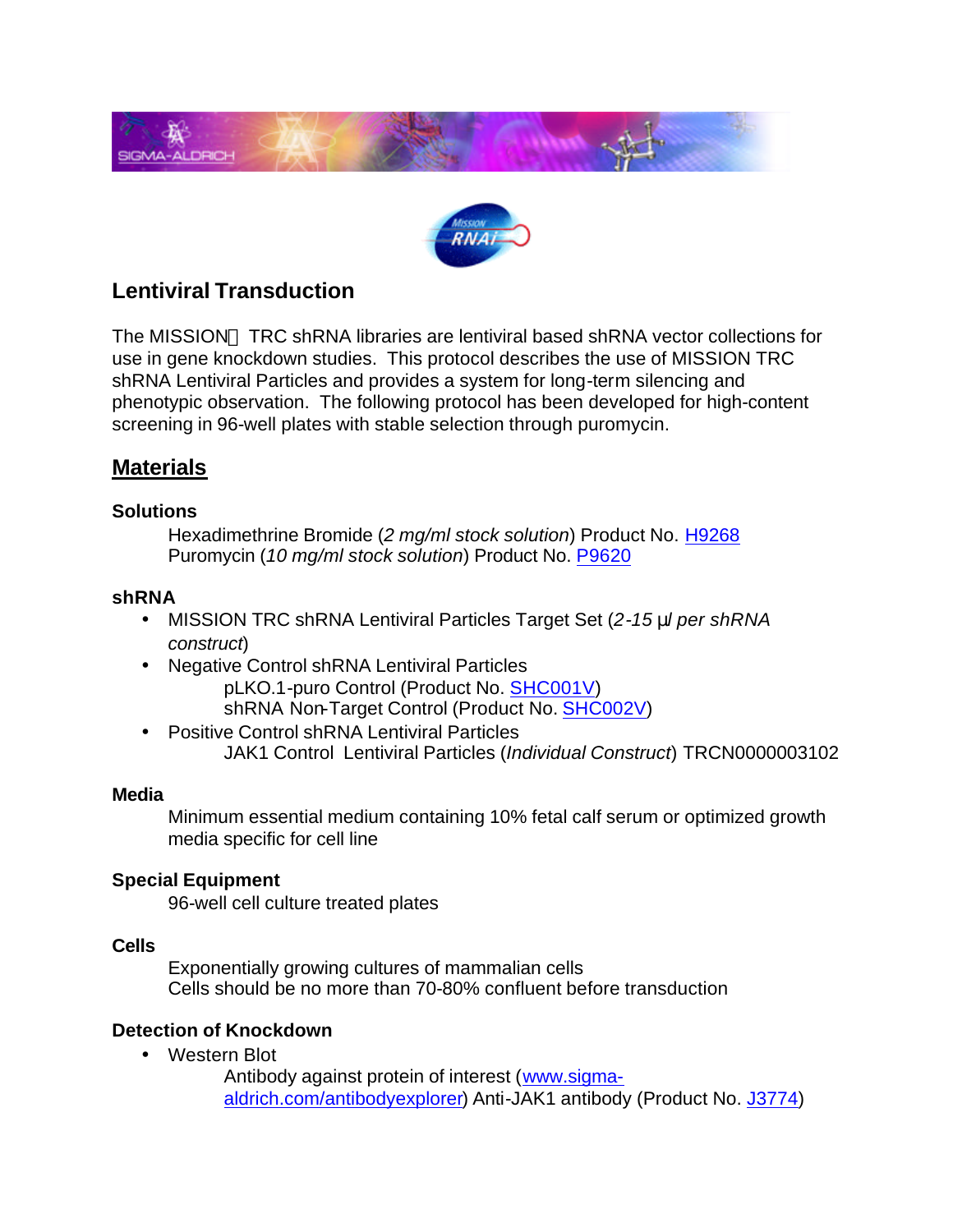- qRT-PCR Primers, probes, and PCR mix
- Phenotypic Assay cell-based, enzymatic, or array based assays can be used
	- $\wedge$  The lentiviral particles should be treated as Risk Group Level 2 (RGL-2) organisms. Follow all published RGL-2 guidelines for handling and waste decontamination. Pipettes and media should be decontaminated in 10% bleach for at least 20 minutes before disposal. Use extra caution when using lentiviral particles that express shRNA targeting genes involved in cell cycle control, such as tumor suppressors.

# **Method**

Day 1. Add 1.6 x 10<sup>4</sup> cells in fresh media to the number of wells needed for each construct in a 96-well plate. Duplicate or triplicate wells for each lentiviral construct and control should be used. Incubate 18-20 hours at 37°C in a humidified incubator in an atmosphere of  $5-7\%$  CO<sub>2</sub>.

**i** Growth rate of cells vary greatly. Adjust the number of cells plated to accommodate a confluency of 70% upon transduction. Also account for the length of time the cells will be growing before downstream analysis when determining the plating density.

**Day 2**. Remove media from wells. Add 110 μl media and Hexadimethrine bromide (final concentration 8 μg/ml) to each well. Gently swirl the plate to mix.

**\*\*\*** Hexadimethrine bromide enhances transduction of most cell types. Some cells, like primary neurons, are sensitive to hexadimethrine bromide. Do not add hexadimethrine bromide to these types of cells. If working with a cell type for the first time, a hexadimethrine control only well should be used to determine cell sensitivity.

Add 2-15 μl of lentiviral particles to appropriate wells. Gently swirl the plate to mix. Incubate 18-20 hours at  $37^{\circ}$ C in a humidified incubator in an atmosphere of 5-7% CO<sub>2</sub>.

 $\odot$  When transducing a lentiviral construct into a cell line for the first time, a range of volume or MOI should be tested. 2, 5, 10, and 15 μl of lentiviral particles per 1.6 x 10<sup>4</sup> cells or MOIs of 0.5, 1, and 5 should be used to determine the optimal transduction efficiency and knockdown for each cell line. Transduction efficiency can be optimized using the pLKO.1-puro Control Transduction Particles [\(SHC001V\)](http://www.sigmaaldrich.com/ProductLookup.html?ProdNo=SHC001V&Brand=SIGMA).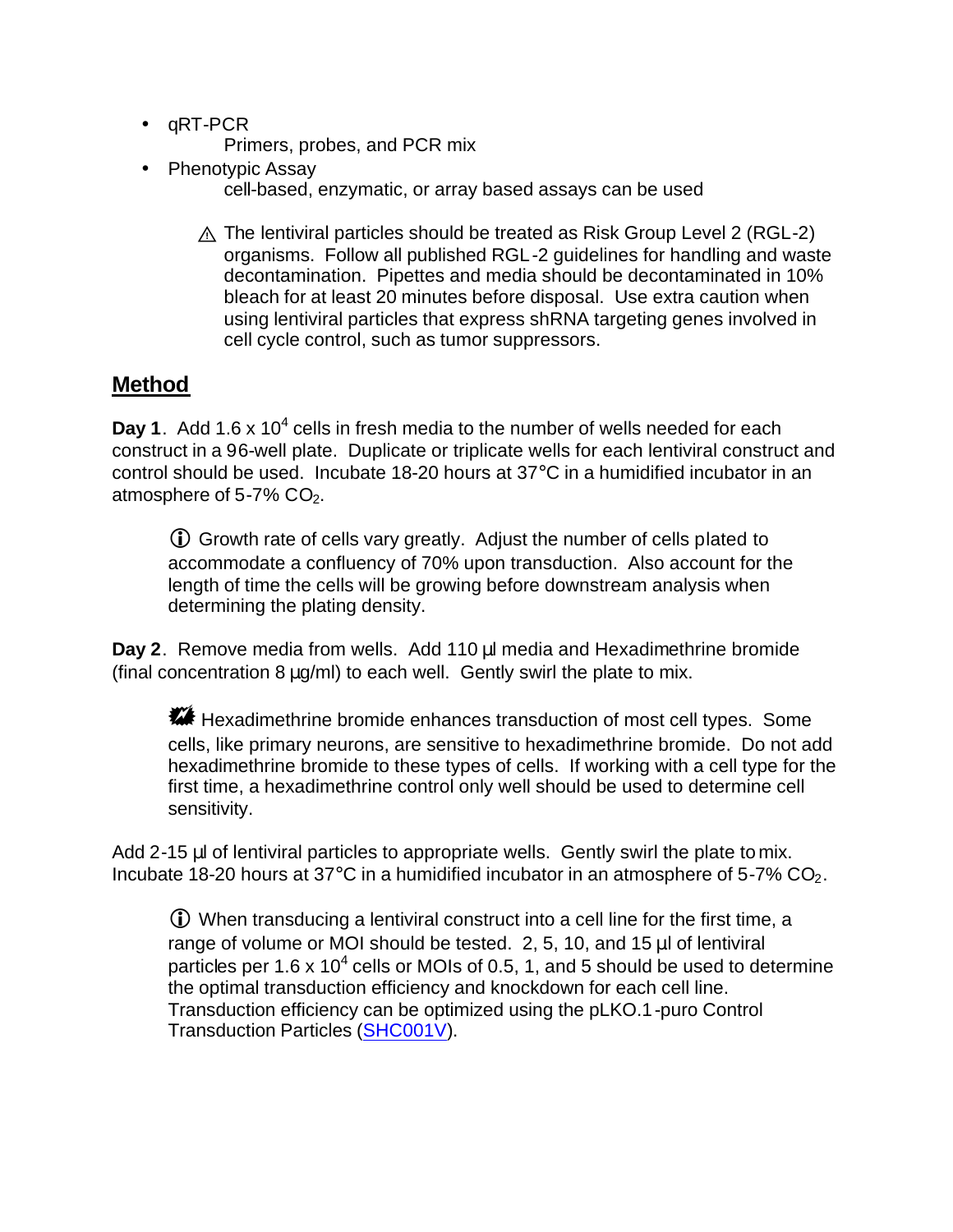**\*\*\*** Cells may be incubated for as little as 4 hours before changing the media containing lentiviral particles. Overnight incubation may be avoided when toxicity of the lentiviral particles are a concern.

**Day 3**. Remove the media containing lentiviral particles from wells. Add fresh media to a volume of 120 μl to each well.

For cell types that do not strongly adhere to the plate, 100  $\mu$ l of media may be removed and replaced with 100 μl fresh media.

**Day 4**. Remove media from wells. Add fresh media containing puromycin.

**A**The appropriate concentration of puromycin for each cell type is different. If the concentration for the desired cell type is unknown, a titration experiment must be performed. Typically, 2-10 μg/ml are sufficient to kill most untransduced mammalian cell types.

**Day 5 and on**. Replace media with fresh puromycin containing media every 3-4 days until resistant colonies can be identified.

Pick a minimum of 5 puromycin-resistant colonies and expand each clone to assay for knockdown of the target gene.

 $\odot$  Due to the random integration of the lentivirus into the host genome, varying levels of target gene knockdown may be seen with different puromycin resistant colonies. Testing a number of colonies will allow the optimal degree of knockdown to be determined.

A variety of phenotypic, enzymatic, or gene expression assays may be performed. The desired assay should be optimized prior to the highcontent screen with both negative and positive controls.

### Additional notes:

**Multiplicity of Infection** (MOI) is the number of transducing lentiviral particles per cell. It is highly recommended that for each new cell type to be transduced, a range of MOI be tested.

To calculate: (total number of cells per well)  $x$  (desired MOI) = total transducing units needed (TU)

(total TU needed) / (TU/ml reported on C of A) = total ml of lentiviral particles to add to each well